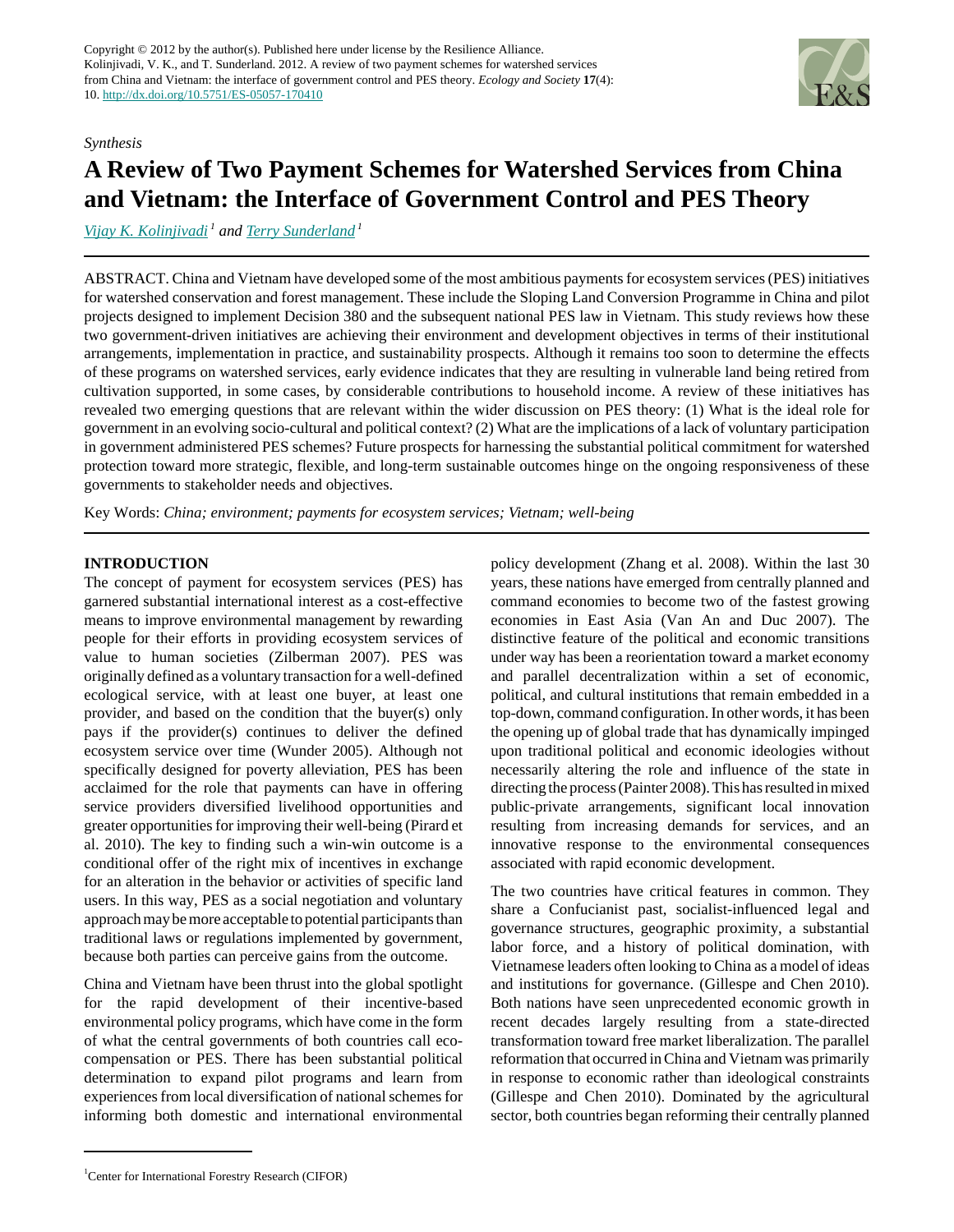economies in the latter half of the 20th century in response to: (a) the failure of state reforms for collectivization of land, nationalization of industrial and trading establishments, and ideology-driven politics; (b) stagnant economic growth, poor living standards, severe food shortages, hyperinflation; and (c) an opportunity for reform arising from the deaths of influential and ideologically orthodox political figureheads, i. e., Mao Zedong in 1976 and Le Duan in 1986 (Vu 2009).

Associated with economic growth, environmental conditions have deteriorated in both countries as a result of overdevelopment and degradation of natural resources. Other factors related to this deterioration include rapid urbanization, expanding populations, and pressure to develop marginal lands in the absence of land security (Liu and Diamond 2005). Furthermore, integration into international markets has raised competitive pressure to develop resources putting additional pressure on natural resources. For example, the increasing use of fertilizers and pesticides as a feature of modern agricultural technology has exacerbated water quality deterioration (Xiaoyun et al. 2006). The urban-rural and geographic discrepancies of development have created significant pressures to sustain livelihoods in environmentally fragile areas. Indeed, people living in areas identified as sources of valuable ecosystem services are generally poorer than those consumers who currently demand but do not pay for those same services (Xiaoyun et al. 2006). Major inter-related elements of land degradation include soil erosion, deterioration of water resources, deforestation, desertification, and loss of biodiversity (Wang et al. 2004, Nguyen et al. 2008). Governments of both countries have responded to the increasing denudation of natural resources and development inequality by introducing laws, institutional frameworks, and public programs for rectifying the mounting social and environmental problems. The central government in China has taken a proactive approach in attempting to balance environmental and development priorities through the promulgation of numerous resource management laws and environmental standards, in forming a legal basis for environmental protection (PRC 2005). In the 11th Five Year Plan (2006-2010), the Chinese government has stressed the critical importance of delivering both poverty alleviation and environmental objectives as a domestic target (Bennett 2009). Vietnam's government has also recognized this increasing priority with the introduction of relevant laws and regulations and has been successful in slowing down the rate of net forest loss in recent years (Wunder et al. 2005). Although some reforms have been made, the governments of both countries have not yet afforded adequate land tenure rights to parallel the increasing market freedoms of the economy (Banks et al. 2003, Xiaoyun et al. 2006). This has resulted in limited motivation for land users, on both agricultural and forest lands, to manage land with long-term objectives and as a result widespread unsustainable use remains a concern.

We evaluate and reflect on two PES-like schemes for forestrelated watershed services emerging from China and Vietnam. Given the experimentation with incentive-based approaches for water and forest management in these traditionally command-driven countries, we hope to provide insights on how the design and implementation of these programs are achieving their environment and development goals and implications for large scale government-run programs in enhancing the concept of PES from theory to practice. This is assessed through an examination of the schemes' legal and institutional frameworks, implementation in practice, and prospects for long-term sustainability. The national initiatives that are the subject of this paper are the Sloping Land Conversion Program (SLCP) in China and the PES pilots being implemented in association with Decision 380/QD-TTg/2008 in Vietnam. This analysis was undertaken through an extensive literature review of documented case studies.

## **BACKGROUND**

#### **China's SLCP**

In response to the great Yangtze River flood of 1998, China's central government began to recognize the precarious impacts that farming on steep slopes was having on the loss of ecological services that forests and grasslands provide on sloping lands, particularly the incidence of run-off and soil erosion. In 1999, the government introduced the SLCP also known as Grain for Green or the Conversion of Cropland to Forests and Grasslands Program, becoming the most ambitious of China's ecological restoration efforts with over US\$45 billion devoted to its implementation (Changjin and Liqiao 2007). It is arguably the world's largest land retirement program and has expanded rapidly since its inception. The program involves the conversion of farmland on slopes of 15-25° or greater to forest or grassland (Bennett 2008). Farmers have the option of converting sloping cropland into either "ecological forest," defined as timber-producing species such as *Robinia pseudoacacia* and *Cunninghamia lanceolata*; "economic forest," i.e., orchards of cash crops like chestnut and orange; or grassland. Compensation involves an annual in-kind subsidy of grain that is differentiated based on region to account for differences in yields. As of 2010, this grain subsidy was set at 2250 kg/ha in the Yangtze River Basin and 1500 kg/ha in the Yellow River Basin (Xu et al. 2010*a*). A cash subsidy of approximately US\$43/ha is also provided as well as upfront provision of tree seedlings (Xu et al. 2010*a*). Depending on the type of conversion that takes place, the period of compensation differs, with ecological forests receiving eight years' worth of cash and grain subsidies, economic forests receiving five years to account for recovery of livelihood benefits associated with forest products, and two years of subsidies for conversion to grassland (Weyerhaeuser et al. 2005). The SLCP has been identified as the first national PES program in the country because it directly engages with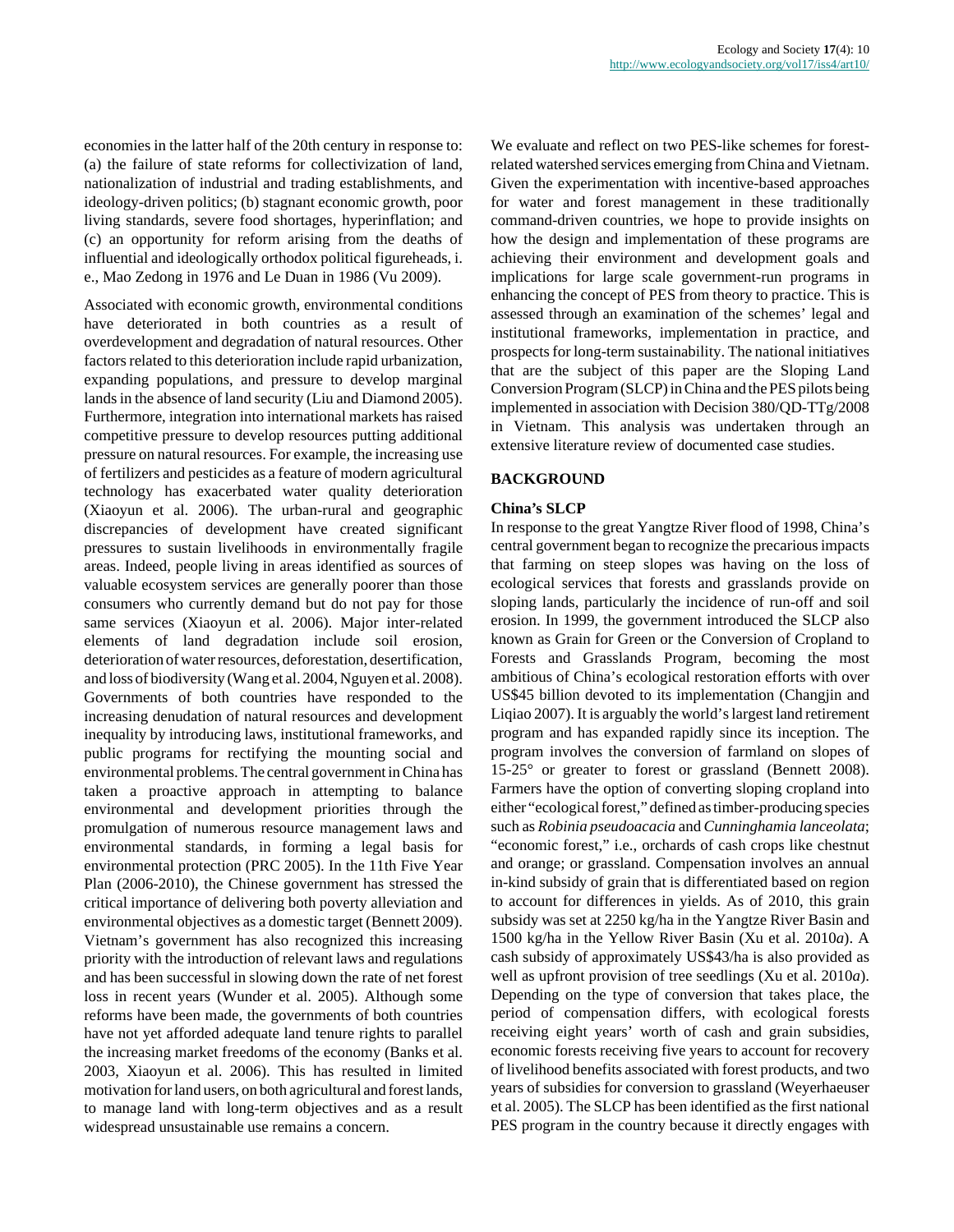households and is established on the basis of voluntary participation in terms of farmer choice to be involved and the choice of land management adopted. The program also explicitly recognizes livelihood impacts at the household level, and thus attempts to integrate environment and development objectives (Tao et al. 2007).

# **Vietnam's pilot projects implementing Decision 380 and subsequent PES legislation**

As a mountainous country with a monsoonal climate, Vietnam's economy is critically dependent on the watershed services provided by forests, especially in rural upland areas where agriculture and hydropower are important sectors (Wertz-Kanounnikoff and Rankine 2008). All forest lands are owned by the state and are contracted to individuals and communities for access, use, and management. Forests in Vietnam are classified into 'special-use' (rùng dâc dung)<sup>[1]</sup>, 'protection forest' (rùng phòng hô) $^{[2]}$ , and 'production forest' (rùng san xuât)<sup>[3]</sup>. The central government, in a similar way to China's, has made substantial efforts to promote the sustainable development of forest resources and the ecosystem services deriving from their protection. These efforts include Program 661 that aimed to increase forest coverage by five million hectares within a 12-year period from 1998 to 2010 (Decision No. 661/QD-TTg/1998; Wunder et al. 2005). This was an incentive-based program mandating nearly two million contracted upland households to reforest previously forested areas as designated protection and production forests. Although significant improvements in forest cover in upland areas have been achieved as a result of the program, statederived financing was insufficient to cover the opportunity costs of contracted land users, and tenure security (five year contracts) was also insufficient to provide incentives to farmers (Wertz-Kanounnikoff and Rankine 2008).

In 2007, the Vietnamese Government demonstrated its commitment toward developing a national PES policy by issuing Decision No. 380/ QD-TTg/2008. It contained legal, institutional, and financial guidelines pertaining to PES and emphasized establishing market-style trades through the valuation of ecosystem services (Gamez 2007). Water flow regulation, soil erosion reduction, and scenic landscape values were specifically identified as critical forest watershed services and were economically measured according to these values (Xuan and Santiago 2010). It aimed to identify sustainable financial mechanisms to achieve forest protection targets and specifically called for the piloting of PES schemes in Son La and Lam Dong provinces from 2008-2010. These provinces were identified for PES pilot testing because of the high demands of municipal water use from major population centers and hydropower developments, as well as their potential to integrate land-management activities with biodiversity conservation and tourism from nearby national parks (Nguyen et al. 2011). Accordingly, three classes of "buyers" were identified: hydropower facilities, water suppliers, and tourism companies. The lessons obtained from the field testing of PES would be used to fine-tune national PES policy for subsequent replication nationwide (Gamez 2007). In this regard, the national PES programs in Vietnam differ from the SCLP in that they are pilots to inform a national law. In September of 2010, the perceived success of pilot implementation associated with Decision 380 culminated in the national 'Payments for Forest Ecosystem Services' Law (Decree 99-CP, 2010).

#### **EVALUATION OF SLCP AND DECISION 380 PILOTS**

#### **Legal, institutional, and administrative frameworks**

#### *Sloping Land Conversion Program*

Line agencies at prefecture, county, and township level as well as provincial and local forestry departments were designated to implement the SLCP through provincial and locally specific regulations (Weyerhaeuser et al. 2005; Fig. 1). Multiple agencies were involved in the process and include departments from forestry and grain supply, to finance and land management, including the Ministry of Land and Resources, the Ministry of Agriculture, the State Forestry Administration (SFA), and the Ministry of Water Resources (Wang et al. 2004). Agencies are tasked with releasing compensation in cash and grain, managing land contracts with farmers, mediating disputes, selecting and measuring land area for conversion, distributing saplings or grass species, issuing contracts, and monitoring results of conversion (Weyerhaeuser et al. 2005). Local institutional units reflect local capacities, resources, and uniquely crafted SLCP implementation regulations.

No specific legislation exists offering guidance on the establishment of PES-like approaches in China (Zheng and Zhang 2006). Although complete ownership rights of natural resources and lands belong to the state, the SCLP has provided for use and management rights during the period of the SLCP contract only, rather than ownership rights to the land in perpetuity (PRC 2005). According to this policy of 'whoever plants maintains and benefits,' land-users are allowed to manage and benefit from the products and services on their assigned land (Xiaoyun et al. 2006). In practice, application of de facto tenure has been found to differ significantly across local contexts (Scherr et al. 2006).

#### *Decision 380*

Decision 380 established the baseline for a national legal framework for PES. It expounds on what is meant by 'forest ecosystem services' (FES) and the rationale for payments; clearly defines the responsibilities and rights of parties to the contracts; defines the method of payment calculation, form, and duration of payments; manages and implements payment transactions, the roles of implementing agencies, and the budget in relation to the source of financing (Government of Vietnam 2008). Because few countries have experimented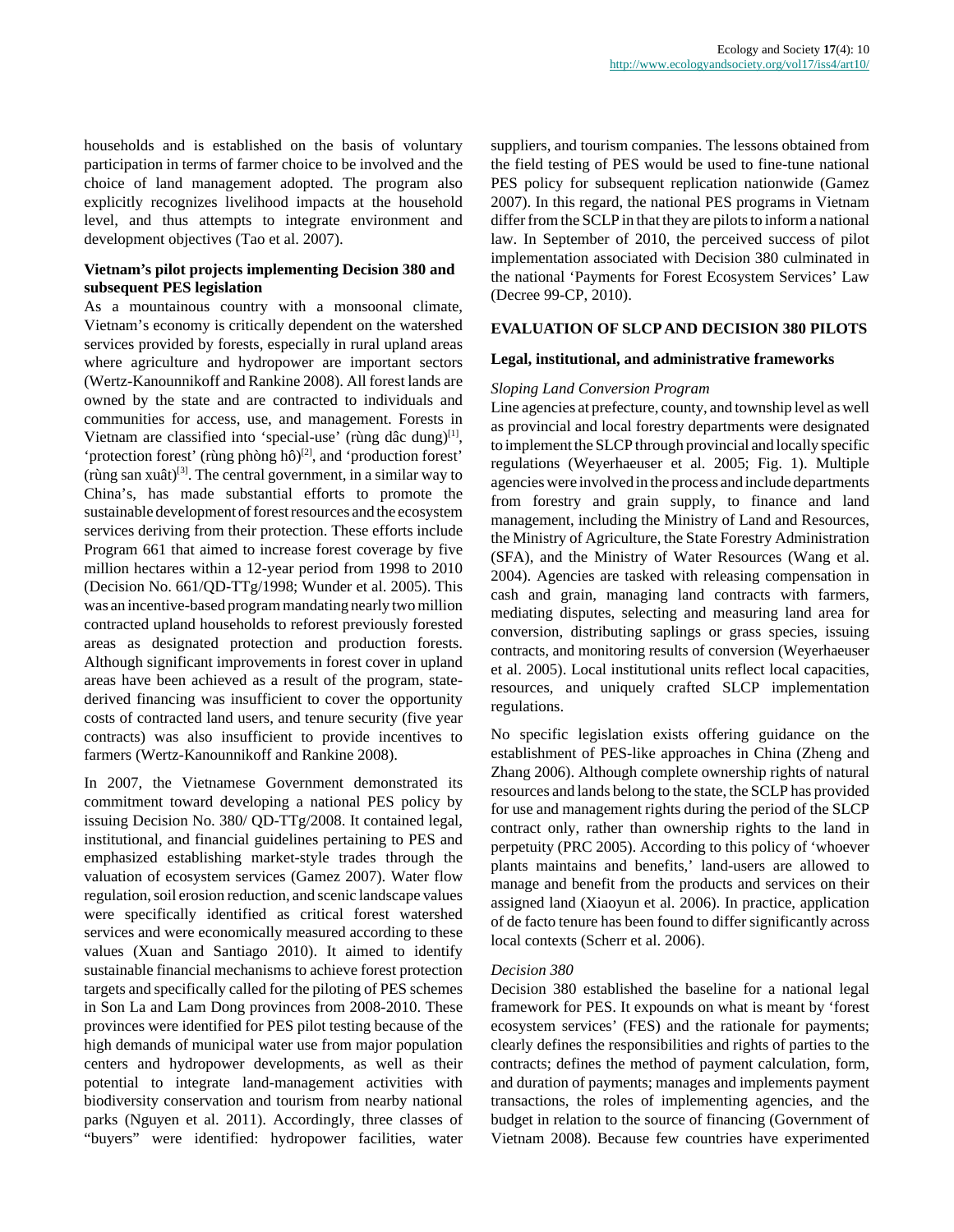**Fig. 1**. The Sloping Land Conversion Program's (SLCP) complex administrative and implementation framework used to determine participation, target areas for inclusion, and distribute payments. Local practices and provincial decisions for implementation vary considerably. Sector-specific initiatives embedded within agency development strategies have typically not been analyzed and rectified for inconsistencies and gaps prior to roll out of the SLCP. Once approved, plans are sent back to prefecture level (9-20 per province); counties themselves have between 10-30 townships under their jurisdiction; 15-30 villages under each county, and groups of households called Xiaozu within each village that, rather than households, may hold actual proprietary or managerial rights to land (Agarwal and Ostrom 2001, Wang et al. 2004, Weyerhaeuser et al. 2005, Zhang et al. 2008; B. Lohmar, C. Nickerson, E. Uchida, and X. Jintao, *unpublished manuscript*).

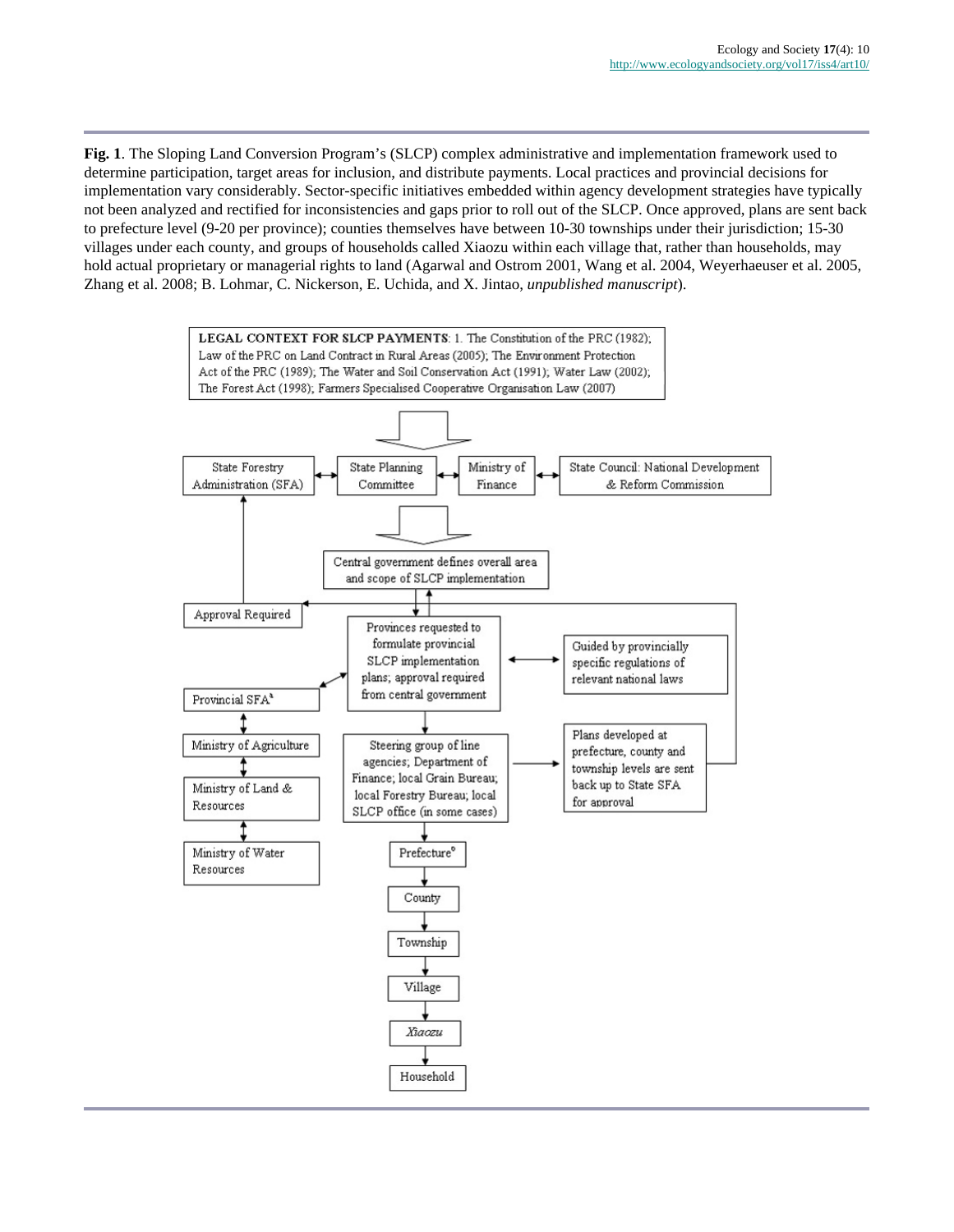with specific PES laws and directives, Vietnam's Decision 380 offers a commanding step ahead in the direction of establishing legal certainty for applying PES (Greiber 2009). It not only suggests a significant role for government agencies at all levels to facilitate the transactions, but also encourages payments based on direct negotiations between beneficiary and provider. The incorporation of external funding from donors and international NGOs also represents a shift to diversifying resources beyond the government.

Even though Decision 380 endorses the bringing together of service beneficiaries and potential service providers for PES transactions based on voluntary negotiations, contradictory language in the document seems to suggest precisely the opposite. The language of 'need' peppered throughout the text of Decision 380 implies mandatory participation for both entities. Article 3 specifically names the entities to be considered as 'payers' within the pilot schemes (hydropower, water utility, and tourism entities); whereas Article 20 asserts that organizations, households, individuals, and village communities located within the identified pilot watershed sites are "liable before the law for the implementation of the pilot policy as stipulated in this Decision" (Government of Vietnam 2008). A related concern is whether revenue is to be obtained from government administered fees and taxes, or whether it derives from perceived ecosystem service values as conceived through negotiation between service beneficiaries and service providers who manage their land holdings for this purpose. If the latter case, existing laws are sufficient for incentive-based negotiations for ecosystem services. If the former, land use managers will not have rights to retain revenues from the trade because the state sets fee and tax rates and will retain all the revenue from them (Hoang et al. 2008). Considering that Decision 380 dictates specified payment rates to be made from specific stakeholders, it appears the fee and tax approach has been adopted (Pham et al. 2008). Overall, although the legal and political commitments to PES in Vietnam are clearly commendable, the fact that participation does not appear to be based on voluntary negotiations as well as the lack of clarity about who owns revenue casts doubt on the long-term success of these schemes.

An expansive institutional framework was established to administer the pilots of Decision 380. The Ministry of Agriculture and Rural Development was commissioned to take the lead by collaborating with other ministries, including the Ministry of Natural Resources and Environment, Ministry of Planning and Investment, Ministry of Finance, and Ministry of Information and Communication, to prepare final recommendations for the national PES policy based on the pilot implementation (Pham et al. 2008). The requirement for horizontal collaboration of agencies presents a formidable challenge to effective and efficient PES implementation given the complexity of interaction and bounded rationality of institutional thinking (Rees 1990; Fig. 2).

**Fig. 2**. The institutional arrangement for implementing pilot schemes under Vietnam's Decision 380 and subsequent payments for ecosystem services (PES) law. DARD = Department of Agriculture and Rural Development; DONRE = Department of Natural Resources and Environment; MONRE = Ministry of Natural Resources and Environment; MPI = Ministry of Planning and Investment;  $MOF =$  Ministry of Finance;  $MIC =$  Ministry of Information and Communications (Pham et al. 2008, Nguyen et al. 2011)



The construction of such a complex institutional configuration for implementation is partly a necessity considering the highly restrictive land use rights situation in Vietnam. The degree to which benefit can be derived from forests depends on the land user group, defined as individuals/households, business interests, or communes/communities; forest classification, i. e., special-use, production, or protection; forest type, natural or planted; forest allocation mode, leased, assigned, or contracted; and source of investment, own funding or state provided (Pham et al. 2008). Land use rights allocations are more restrictive for certain groups than others. Businesses, largely state-owned, and individuals have fewer restrictions on entering into contracts than do communities. This is an unfortunate restriction, given that institutional arrangements that involve local communities in PES can aid in the reduction of transaction costs by providing the social and physical infrastructure to enhance well-being-environment synergies (Ostrom 1990, Bracer et al. 2007, Brondizio et al. 2009, Clements et al. 2010).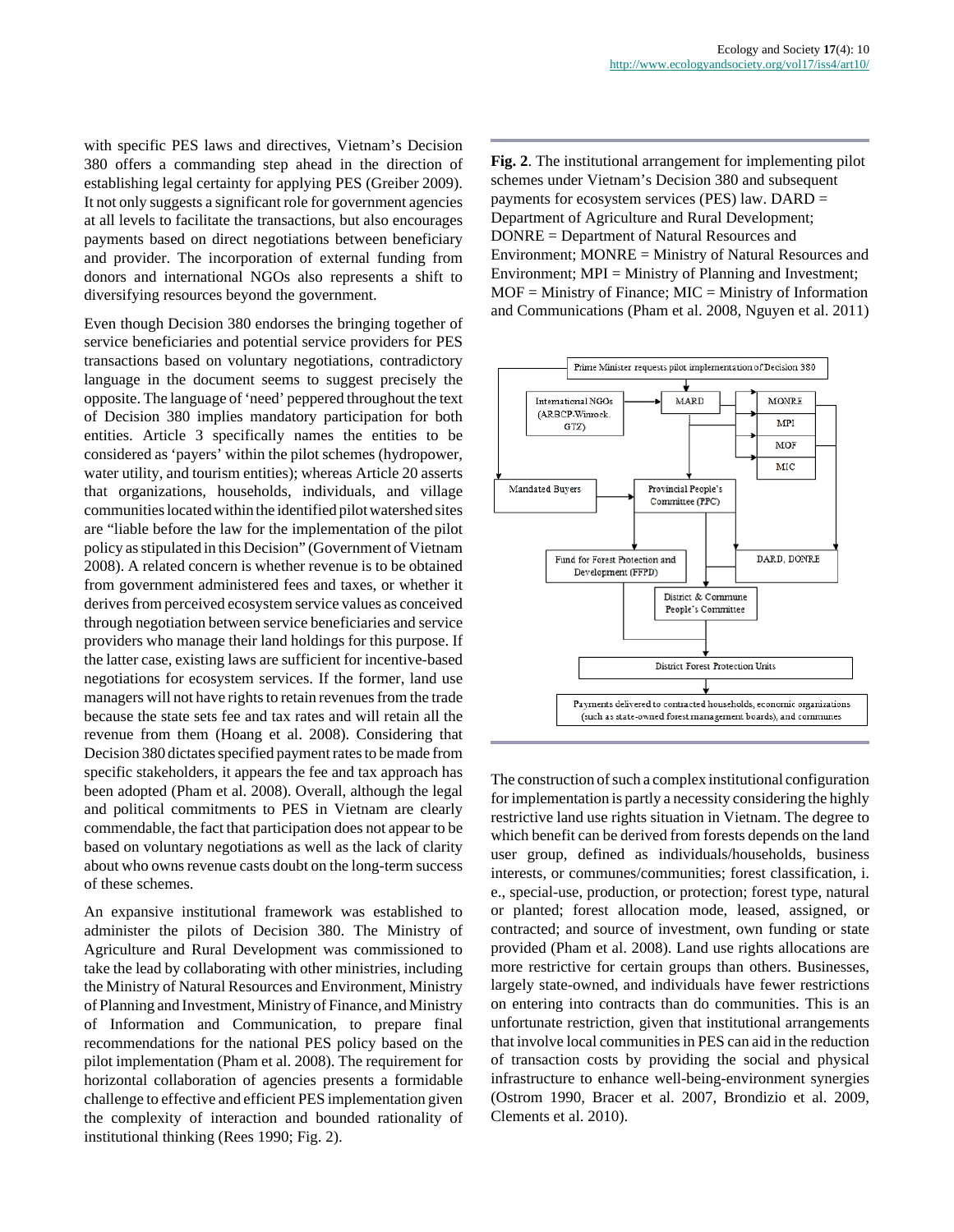#### **Implementation**

#### *Sloping Land Conversion Program*

The considerable political support and ambitious targets for the SLCP partly explain the rapid expansion of the program over the past decade (Uchida et al. 2007). These numbers are indeed impressive. From an initial pilot phase conducted in 2001 in three provinces located in upper reaches of the Yellow and Yangtze Rivers, sloping land conversion to forests and grasslands was occurring across 25 provinces by 2006. The rate of conversion has also jumped by more than sixfold over the same period (Bennett 2008). Local implementation is diverse and largely undocumented, with variable outcomes and effects on the achievement of stated program objectives. The huge range of socioeconomic, ecological, and resource opportunities and constraints characteristic of any particular locality makes it extremely difficult to draw firm conclusions about SLCP implications based on limited existing documentation. One positive trend has been the observation of overlap in subscribing low yield production plots, and associated low opportunity costs for farmers with highly sloping land. This effect has tended to maximize positive environmental benefits while reducing costs to farmers (Xu et al. 2004, Uchida et al. 2005). However, this efficiency is tempered by several recurring observations from implementation of the SLCP in practice.

A first consideration relates to the primary objective of the SLCP in reducing soil erosion and sedimentation from sloping lands into major watercourses. The massive scale of the program as well as the size of the subsidies has certainly resulted in the removal of sloping land from cultivation, but it is less clear if associated afforestation has resulted in improved watershed protection (Fu et al. 2004, Long et al. 2006). Gross oversimplification of land use hydrological relationships combined with underestimations of local geology, existing land use practices, and other biophysical characteristics render the ecological arguments of the SLCP to be questionable at best. The ability of forests to reduce soil erosion and decrease the frequency of floods depends critically on their management and the size of the watershed basin (Postel and Thompson 2005). On extremely steep slopes, erosion rates are often independent of land cover, and it remains unclear whether tree planting would be of added protection value (Bruijnzeel 2004). Furthermore, because of the overemphasis placed on planting trees on sloping land, attention to local conditions has largely been ignored. Other ecological management options that focus on restoring and enhancing an appropriate composite of vegetation cover to reduce soil erosion may be more effective in achieving objectives than planting trees. For example, in the semiarid Loess Plateau region of the northwest, afforestation, particularly of timber-producing species, could in fact reduce the water conservation function of soil or lead to further desertification and subsequent tree death (Jiao et al. 2012). Indiscriminate use of a single species has promoted a monoculture approach to afforestation, which has dubious effects on watershed services coupled with limited biodiversity value. At worst, such an approach would negatively impact overall landscape biodiversity, encourage pest outbreaks, and influence local climatic changes (Weyerhaeuser et al. 2005). Although there have been assertions made about reduced soil erosion over the last decade, the absence of baseline monitoring of the distribution and classification of pre-SLCP forests within the targeted areas limits the ability to substantiate claims (Uchida et al. 2007, Li et al. 2010).

These problems are compounded by the (in)actions of those in charge of implementation. Rural tax reform policy along with specific provisions in the SLCP plan have resulted in the inability of local governments to levy fees on farmers for various activities as they have traditionally done (Tao and Qin 2007). The lack of tax inflow and increasing budget deficits has meant that financial incentives associated with the SLCP has been a lure for already financially strapped local agencies under ever increasing pressure to implement sloping land conversion. Xu et al. (2010*a*) have observed in SLCP sites across several provinces, the prevalence of local governments hoarding subsidies, or 'rent-seeking,' to meet funding needs. In turn, budget deficits have also created incentives for governments to expand SLCP enrollment quotas to increase funding from the central government (SFA; Xiaoyun et al. 2006). A clear consequence has been greater efforts by local implementing agencies to fulfill their conversion quotas and make efforts to bargain for more subsidies, influencing the massive expansion of the program (Changjin and Liqiao 2007). This scale of expansion not only obscures underlying problems associated with insufficient capacity of local governments to fulfill basic implementation requirements, but also distorts how the conversion is targeted and the necessities of monitoring and enforcement (Bennett 2008). Several studies have also revealed poor survival rates of planted trees, with rates below the SLCP standard for subsidy disbursement (Weyerhaeuser et al. 2005, Bennett 2008). The cause for poor survival rates reflects poor quality sourcing of seedlings and lack of technical support, both aspects reflecting poorly resourced implementing agencies (Bennett 2008). The budget crisis of local government has left local agencies additionally powerless in consulting with farmers, providing sufficient technical assistance on tree planting and maintenance, and has resulted in minimal monitoring and enforcement of the SLCP.

A fundamental concern arises when considering the juxtaposition of a priori government targets for conversion and the voluntary participation of potential service providers that embodies SLCP objectives. County governments specify the number of hectares for conversion to townships, which in turn allocate these to villages. To reduce transaction costs of implementation, local government and forestry bureaus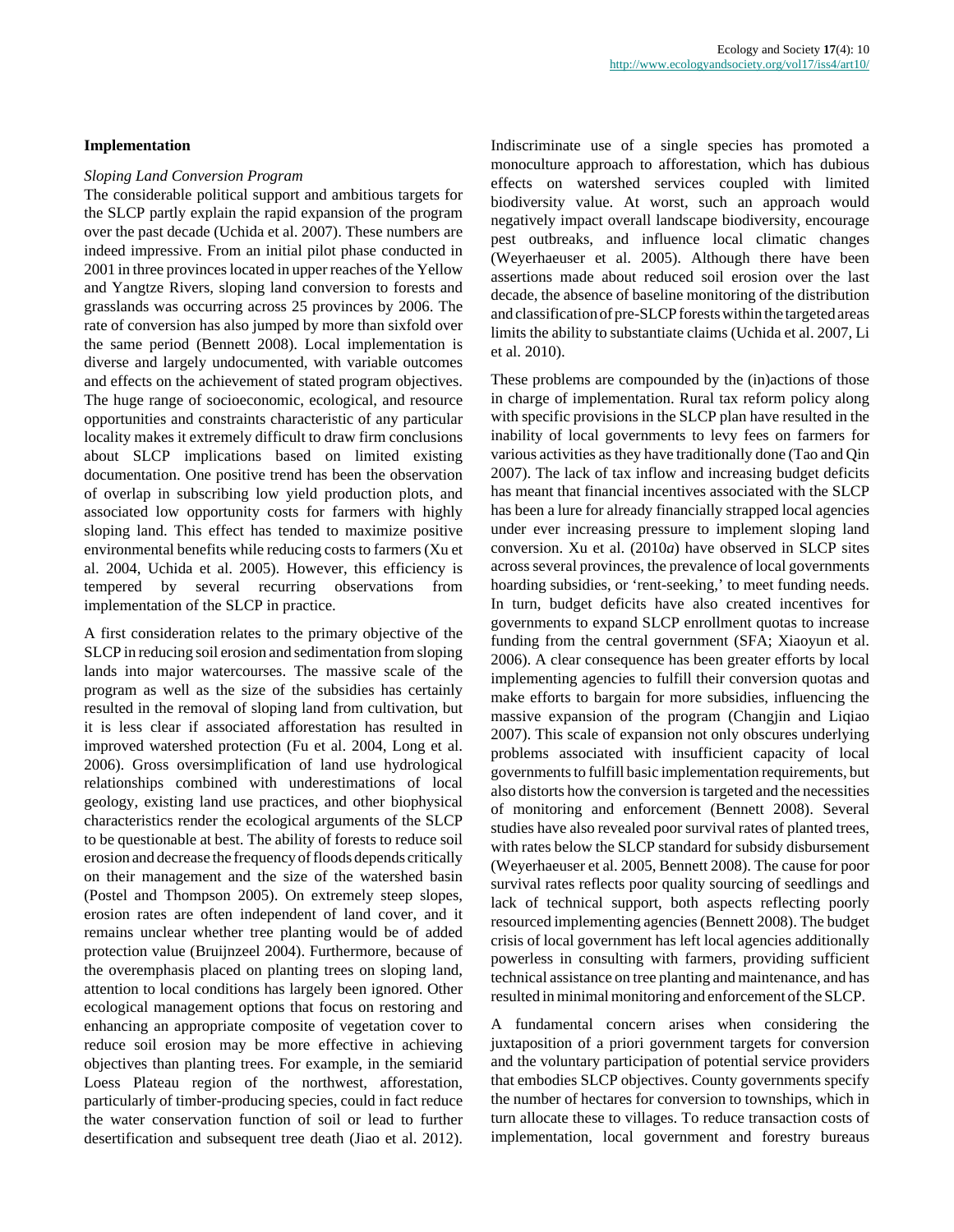stipulate that conversion of land take place in contiguous parcels as was the case in Nujiang prefecture in Yunnan Province (Weyerhaeuser et al. 2005). As such, some farmers are forced to subscribe to the scheme both by their neighbors and by village councils who are themselves required to meet specific conversion targets originating from higher levels of government rather than based on local conditions, land use practices, or household needs. Zhang et al. (2008) revealed that over 80% of sampled farmers in Ningxia province were not given a choice to participate in the SLCP. Xu et al. (2004) also revealed that a significant number of households surveyed in the original provinces of SLCP piloting (Sichuan, Gansu, and Shaanxi) revealed that they were given little choice of whether to participate or not. Thus, inadequate attention to household empowerment in design and implementation, transparent finance bridging to local governments, and consideration of maintaining forested land upon the eventual cessation of subsidies are key to understanding the likelihood of sustainable outcomes in the SLCP.

## *Decision 380*

The implementation of Decision 380 has resulted in payment flows in excess of VND 62 billion (US\$2 million) within one to two years. The decision stipulated that the Provincial People's Committees (PPC) of Lam Dong and Son La Provinces were to approve and organize the design and implementation of pilot PES schemes in the headwater areas of the Dong Nai and Da rivers, respectively. Lam Dong identified an area of the Dong Nai upstream of Ho Chi Minh City and adjacent to Cat Tien and Bi Doup-Nui Ba national parks and Vinh Cuu Nature Reserve. A total of 545,657 ha of forest area were identified, which corresponded to the watershed districts in which the identified buyers, i.e., hydropower plants, water supply plants, and forest-related tourism businesses, were located (Government of Vietnam 2010). Son La identified a total area of 397,292 ha in the headwaters of the Da River suitable for inclusion in the pilot, corresponding to the presence of both hydropower facilities and a water supply company (Liss 2008). Because pilot implementation was commissioned for a very short period (2009-2010) and because of the very primacy of payments delivered and land management enacted, it is clearly difficult to make substantive evaluation assessments. However, a number of salient issues of implication for subsequent national application can be identified.

In Lam Dong, sensitivity to the rehabilitation of critical ecological habitats was incorporated through enhancement of agricultural land to improve ecosystem connectivity between two national parks within the watershed zone. Communitylevel awareness raising campaigns combined with capacity building and specialized training for forest owners in watershed monitoring and field surveying was also carried out. Intermediaries offered a unique set of technical skills and were reported to be essential in meeting informational requirements of stakeholders (Pham et al. 2010).

At the same time, serious implementation problems have been encountered. Most pertinent of these concerns relate to (1) the poor clarification of forest status, and (2) the imprecise clarification and realization of voluntary transactions. First, the actual area of forest differed significantly from forest holdings on paper, making it difficult to identify forest areas belonging to a specific owner or contracted households, and thus rendering implementation of payment transactions a substantial challenge. The process of catching up with poor forest status documentation, delineation, filing, and approval has meant that significant time and costs have been incurred (Nguyen et al. 2011). Moreover, insufficient delegation of funds to PPCs has drained financial resources for prompt implementation. Without clear rights to forest holdings, the distribution of payments would not be constitutional and conflicts associated with payment entitlements could potentially lead to further forest degradation (Salzman 2005, Government of Vietnam 2010). The Asia Regional Biodiversity Conservation Program, in reporting on the implementation of the pilot at Lam Dong, stated that forest owners and management boards could voluntarily subscribe to the pilot, though it is less certain whether households that received forest contracts were capable of doing so as well. The lack of any mention of voluntary participation in Decision 380 substantiates this concern (Pham et al. 2010).

#### **Livelihood impacts and sustainability**

#### *Sloping Land Conversion Program*

The SLCP was initially an ecologically oriented program designed to reduce sedimentation and enhance the delivery of watershed services provided by halting agriculture on sloping land. However, because traditionally poor households were pushed into marginalized sloping regions upland of China's main watersheds, the program is indirectly targeting the poor. Whether livelihoods of these poor farmers are truly being enhanced by the scheme is dependent on (a) the opportunity for alternative livelihoods after taking land out of agricultural production (substitution capacity) and (b) the time interval over which payments are made for de-linking economic constraints from ecological degradation (Uchida et al. 2007). High levels of payment, exceeding the opportunity cost from revenue earned in the year prior to land enrollment, have been a frequently recognized characteristic of the SLCP (Wu and Ding 2003, Uchida et al. 2005, Xu et al. 2006*a*, Changjin and Liqiao 2007, Bennett 2008). Indeed, some farmers were overcompensated and believed lower payments were sufficient to offset their opportunity costs. Grosjean and Kontoleon (2009) showed that households in Guizhou Province were willing to subscribe to the scheme even in the absence of monetary payments but called for enhanced usage and rental rights over the lands they reforest. In some cases,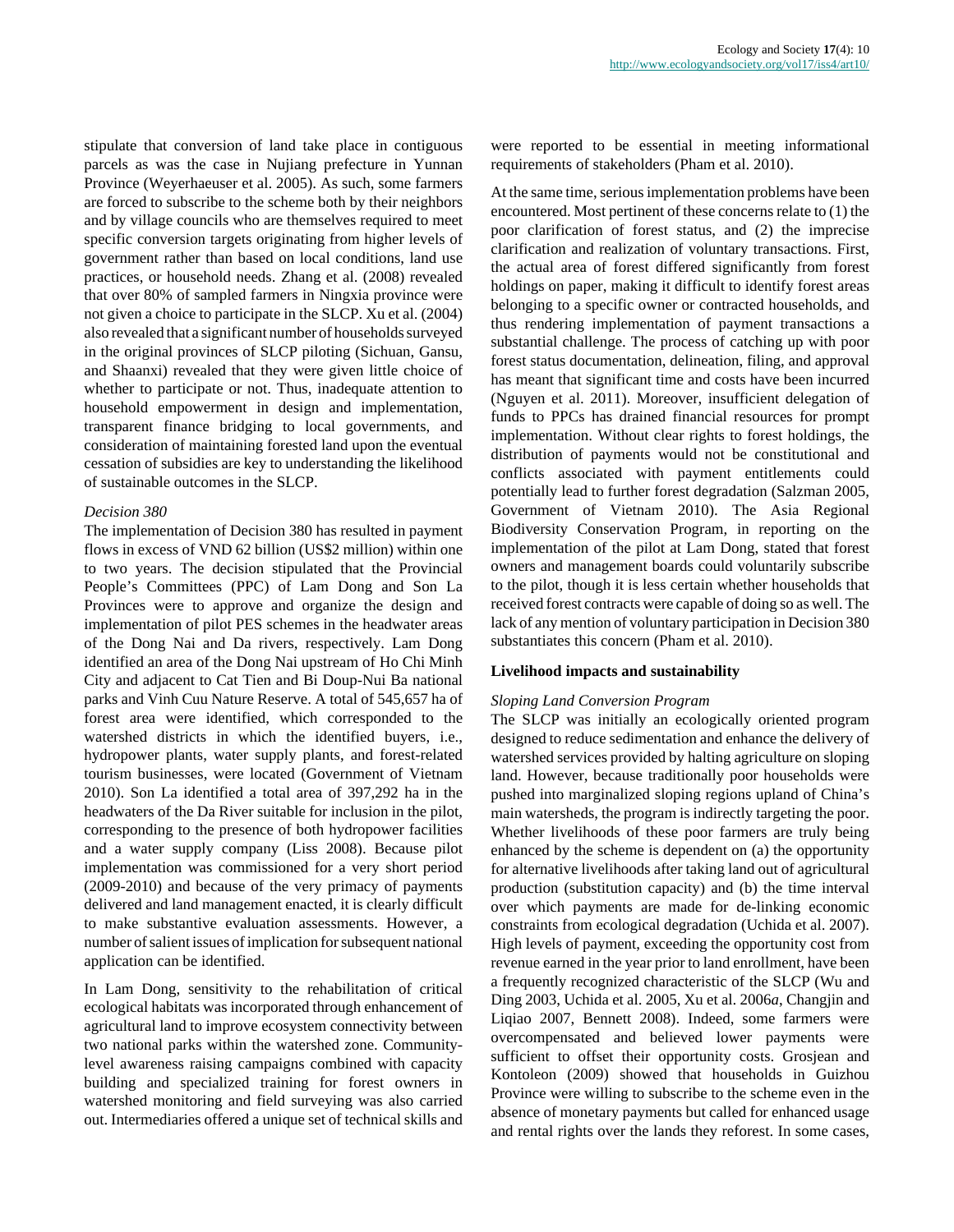as in the relatively poorer province of Ningxia, real net income increased by up to 75% one year after land enrollment (Uchida et al. 2005). In a survey of nearly 10,000 families within 16 selected counties in Yunnan Province, 95% 'liked' the SLCP and believed payments should continue with improvements in market access, land tenure, subsidy duration, and greater selfselection of tree species (Zhao 2008). In this respect, subscription to the SLCP represents a critical livelihoods decision for farmers so long as subsidies are delivered on time and as promised. An important caveat however, relates to the geographic and interhousehold variability in production and opportunity costs affecting how compensation was perceived.

Because the SLCP requires farmers to forego cultivation and replace this activity with vegetation cover, i.e., trees or grasses, in exchange for compensation, a question is inevitably raised as to what productive activities farmers will engage in to substitute for previously productive activity. The government has recognized the impact that both land retirement and subsidy income would have on local economic development and food security and has thus urged local governments to initiate strategies that encourage off-farm business enterprise development, alternative agriculture, and broader rural development programs. However, with local governments cash-strapped to implement the SLCP, support for new livelihood opportunities has not been adequate (Zhang et al. 2008). Empirical analysis suggests that the development of new economic activity following land retirement is subject to a number of constraints. Uchida et al. (2007) and Xu et al. (2006*a*, 2010*a*) reveal that poorer farmers in their samples were both intensifying cultivation on remaining land and otherwise shifting activity from cultivation to husbandry and housing assets as a result of the payments. A prominent finding of these studies was limited evidence for the enhanced uptake of off-farm activities despite incentives and labor savings offered by the SLCP. Farmers require more than financial compensation to prompt structural transitioning beyond farming. A sample of poor farmers from Ningxia province revealed that more than 50% would consider earning wages through other means upon retiring crop land if they could obtain adequate social support to do so (Zhang et al. 2008). Strong social relations and political empowerment that facilitate access to information, investment in building shared visions of the future, providing access to technology and new markets are fundamental constraints to the adoption of alternative income-generating activities. If the objective of the SLCP is to lift rural households out of poverty, the development of these assets to provide new employment opportunities for poor farmers is critical to avoid reinstating the poverty-ecological degradation cycle once subsidies cease. Moreover, such opportunities rely critically on sufficient social capital to ensure community integrity without risking migration to more urbanized areas. As long as these assets are

lacking, typically risk averse farmers would concentrate on productive activities that reflect their existing capacity and level of expertise (Zhang et al. 2008, Bennett et al. 2011).

As payments extend to a maximum of eight years, rising opportunity costs will begin to influence farmers' subsequent actions under a context of land insecurity. In Yunnan Province, sampled farmers were concerned about the future of the program, arguing that the subsidy period was too short for trees to yield sufficient harvest and to compensate fully the losses associated with foregone cultivation (Weyerhaeuser et al. 2005). Where farmers received inadequate compensation or were coerced into program adoption against their will, the likelihood for reconversion to cultivation was even more likely unless profitable noncropping uses of labor are identified during the payment period (Chen et al. 2009). Zhang et al. (2008) found that in Ningxia Province that 26% of households planned to definitely reconvert enrolled land to cropland when payments ceased, with only 8% firmly believing they will maintain the trees or grasses with or without payment. Of sampled farmers in Guizhou Province, 34% responded that they would reconvert land if payments were discontinued (Uchida et al. 2005). Interestingly, decisions to reconvert land correlated strongly with perceptions of land security, with over 60% either totally unsure about their land rights or sure only during the period of SLCP subsidies (Zhang et al. 2008).

The connection between State Grain Bureau grain supply and government investment for funding the SLCP raises ambiguity in determining government priorities and subsequent confidence in the sustainability the SLCP for ecological rehabilitation. The linkage of agricultural and ecological objectives of the SLCP has sparked a significant debate among Chinese policy makers as to the effect that set-aside is having on food security (Xu et al. 2006*b*). Indeed, it was certainly the influence of grain price hikes in late 2003 and concerns over food availability that prompted the central government to cut back SLCP subsidies (Feng et al. 2005). The consequent rapid expansion and contraction of the program exemplifies the reactive and project-oriented emphasis reminiscent of past central government initiatives, rather than the need to sustain strong social-ecological governance arrangements across spatial and temporal scales.

#### *Decision 380*

Decision 380 makes a concerted effort to integrate development concerns with the use of incentives to sustain the flow of forest watershed services. Average annual payments per household represented a nearly 400% increase over previous forest protection and management incentives through Program 661 (Nguyen et al. 2011). Locations chosen for pilot implementation conferred particular emphasis on minority groups and involvement by women, as in Lam Dong where nearly 70% of targeted households belonged to the K'Ho ethnic minority. In addition to payments for forest protection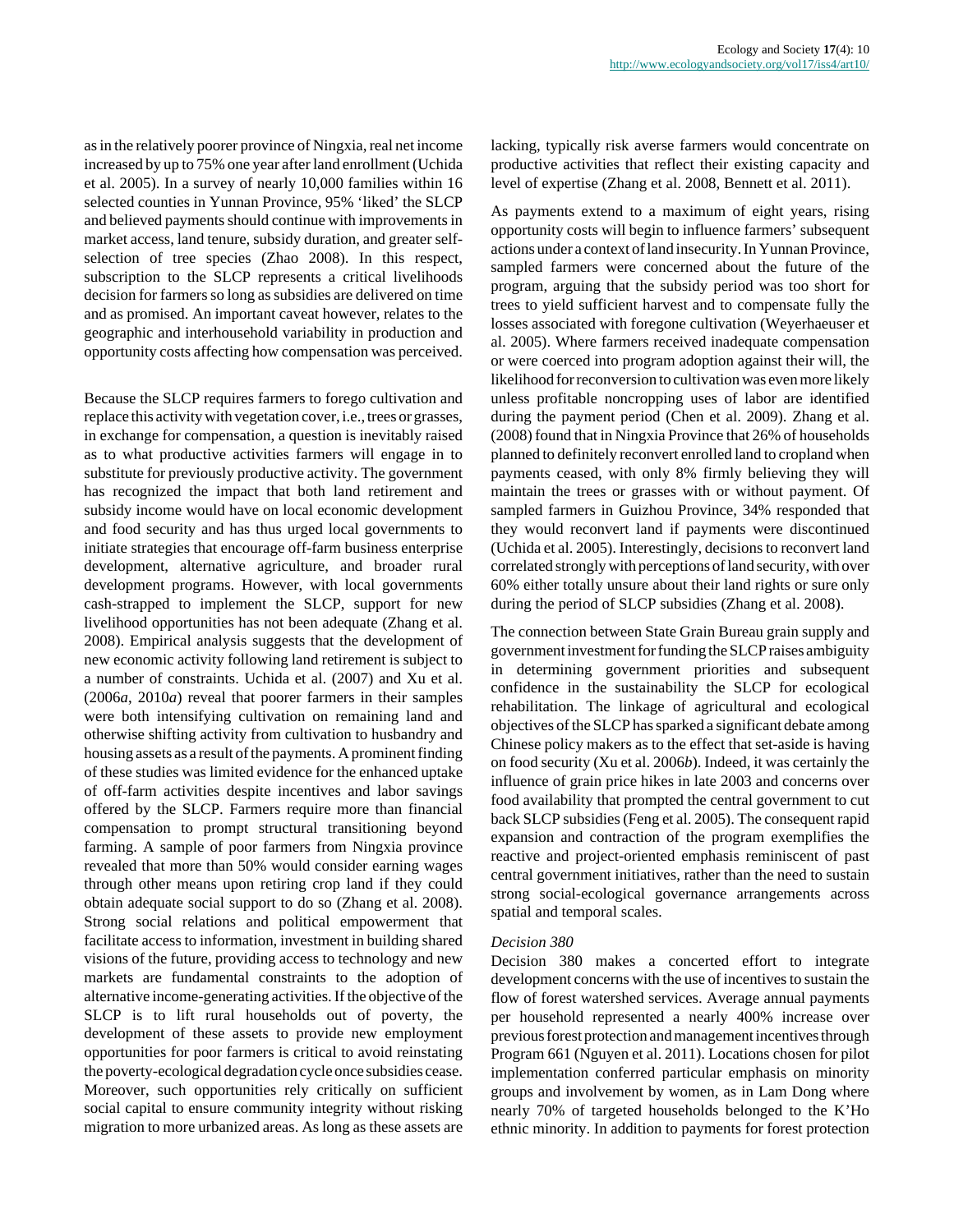and management, the pilot at Lam Dong is promoting the development of a number of commercial contracts between farmers and private enterprises, whereby farmers would deliver raw materials and finished products such as bamboo handicrafts, essential oils, and processed cacao to markets in Ho Chi Minh City (Nguyen et al. 2011). Additionally, efforts were made to integrate new market opportunities with agroforestry systems for the largely forest-dependent households. An important side benefit of this conservationfriendly development initiative has been the enrichment of buffer zone areas to Cat Tien National Park, located within the pilot site at Lam Dong (Nguyen et al. 2011). Although these are certainly positive developments, it remains too early to determine whether the gains of any new enterprises established can be maintained or even whether the livelihood benefits derived from these new opportunities are adequate to meet household needs and improvements in perceptions of well-being.

The implementation of Decision 380 warrants discussion about the implications for Decree 99 and the sustainability of applying similar PES-like schemes nationwide. Despite the positive examples of new livelihood opportunities exemplified in the Lam Dong pilot, little specification exists within the framework itself or within Decree 99 to stimulate new opportunities for livelihoods and well-being enhancement. Indeed, considering the impact that pilot implementation has illustrated for poverty alleviation, it is particularly salient that the agency commissioned with poverty reduction in Vietnam, i.e., the Ministry of Labor, Invalids and Social Affairs, is absent from the institutional arrangements for Decree 99. Furthermore, it cannot be expected that proactive and sufficiently resourced NGOs and donors will be available to facilitate new livelihood opportunities in every PES context that emerges from Decree 99. As Pirard and Billé (2010) argue, pilot PES projects are often implemented under a unique context of substantial public and private financing that is unlikely to be duplicated or to be available at a sufficient scale to result in structural changes. In the case of Decision 380, the highly command-driven approach dictating the behavior of specific entities rather than devolving collective governance rights to local communities gives very little room for new social norms to guide endogenous demand for incentive-based negotiations, as the Decision 380 deliberately advocates.

#### **REFLECTIONS FOR THE GLOBAL DISCUSSION AND DEVELOPMENT OF PES**

A question arises as to where the programs identified from China and Vietnam fall within a general understanding of PES objectives. Two major conclusions are discussed: (1) the influence of large-scale third party control over the identification of transaction costs in design and implementation, and (2) the implications of mandatory versus voluntary participation in a PES scheme. Given that farmers reside on state-controlled land and are required to adhere to central government guidelines on land usage, doubts exist as to whether land users are indeed 'service providers' who have an individual or collective choice in making livelihood decisions that influence their long-term welfare or whether they are instead a contracted labor force to temporarily manage state forestland. Because of the lack of full user rights to land holdings in perpetuity, farmers in China and Vietnam are typically required to undertake land management activities with compensation as a redundant token for otherwise required activity.

The empirical evaluation of large scale government-run PES schemes as described here directs attention to the links between property rights arrangements, government or third party intervention, and transaction costs for a given PES initiative (Fig. 3). Because rural population densities in China and Vietnam are high with many small and individual land holdings not clearly defined, the costs of bringing parties together can be enormous (Huang et al. 2009). The vast administrative resources on which China prides itself are useful for promulgating large-scale payments programs such as the SLCP (Changjin and Liqiao 2007). Administrative authority can be used to force through the institutional resources necessary to engage in transactions even in the absence of long-term land ownership rights. These institutional resources include the involvement of village governments, farmer councils, and forest bureaus to coordinate and ideally deliberate on the terms and conditions of payments and management options specific to the social and ecological context. This would substantially reduce a proportion of transaction costs in bringing together service beneficiaries and providers for up-front negotiation, while at the same time avoiding a 'one size fits all' approach of the central government dictating conversion targets through devolved levels of government. The costs of bringing together stakeholders are termed external transaction costs, and essentially reflect the gap between existing social capital and individual agency for endogenously motivated land use change.

However, government control of transactions is unlikely to reduce total costs for PES. This is because of raised internal transaction costs associated with bureaucratic complexity, rent-seeking behavior, and path dependency of line agencies in administering the program (Changjin and Liqiao 2007). As mentioned, the lack of coordination between implementing agencies and clear delineation of specified tasks results in substantial overlap, conflicts of interest between agencies, and subsequent ineffectiveness of program implementation. As a result of broader fiscal reforms in China, local agencies charged with implementing the SLCP view subsidies as opportunities to finance their operations because they often lack the resource capacity to execute implementation of the program. Thus, local agencies have been prone to view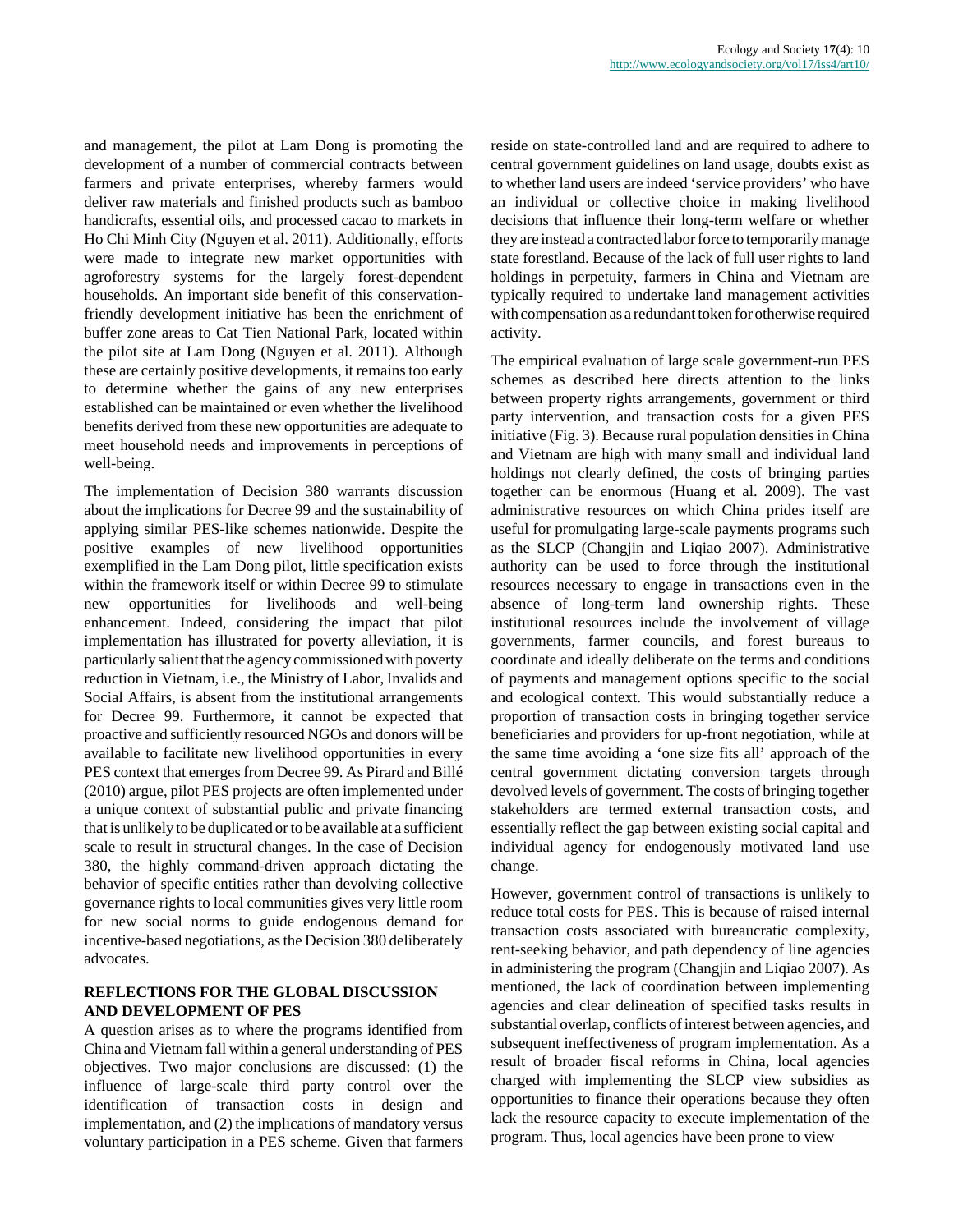**Fig. 3**. Depictions of two alternative scenarios for payments for ecosystem services (PES) as incentive-based negotiations or as government controlled payments. a) Under this scenario, the motivational driver for the transaction would be higher because service providers would be in the best position to negotiate based on demand and supply. This results in lower internal transaction costs (TCs). However, the costs of having many potential service providers and beneficiaries, developing contracts, as well as the technical support needed for fair and individualized trades would tend to inflate external transaction costs. b) In government-financed schemes, well-resourced governments can act to procure the provision of ecosystem services for the sake of public interest through subsidy payments. These programs can be implemented even in the absence of welldefined property rights, because governments can use a combination of regulatory and voluntary manoeuvres to encourage transactions. This administrative influence would tend to reduce external costs of mobilizing actors, negotiating and implementing contracts. However, the ambiguity in property rights and the dual role of government as intermediary and 'buyer' encourages principal-agent conflicts and rent-seeking behavior. In this case, the motivational driver for transactions would be lower, and hence internal transaction costs higher. Consequently, overall transaction costs could conceivably be of comparable size in both scenarios unless government shifts its role to an enabler of negotiations governed at the collective level in reducing both internal and external transaction costs (Xiaoyun et al. 2006).



implementation requirements through a lens blurred by their fiscal woes, and this is reflected in rent-seeking by these agencies exaggerating estimates of implementation costs so as to inflate levels of subsidies provided from the central government (Groom et al. 2010, Xu et al. 2010*a*). Path dependency of these local agencies refers to rigid patterns of administration and implementing central government mandates. These established means are neither adaptive to changing circumstances nor questioned or deliberated internally or through participatory means (Rees 1990). Path dependency is a salient feature of the highly centralized governance models that remain ingrained in the socio-political history of China and Vietnam and will thus inevitably raise transaction costs when applying policy tools aimed at negotiating interests of stakeholders. As a result of such bureaucratic complexity, rent-seeking behavior, and path dependency, SLCP payments have not been delivered to recipients on time, there has been a lack of adequate monitoring and little consideration of ecologically appropriate planting and management (Huang et al. 2009). The conceptualization illustrated in Figure 3 suggests that PES would benefit by providing a foundation for endogenous development at minimal cost. In this way, overall transaction cost could be reduced if government implementing agencies shift their role from sole director and buyer on behalf of the whole public to facilitator or enabler of PES negotiations between stakeholders. Internal transaction costs can be reduced by streamlining the tasks of government agencies, providing legislative guidance for watershed goods and service negotiations to occur at a collective scale, and transferring adequate resources for implementation to village governments and farmer councils who can then represent individual households, ensuring that household well-being is met.

The lack of intrinsic motivation and poor empowerment of the parties to transactions suggests mounting internal transaction costs associated with maintaining payments over time through government control. High internally driven transaction costs can result from imperfect ecological targeting based on relatively standard subsidy payments across wide geographic regions that require considerable institutional resources, e.g., from governments or external donors, to implement. These aspects counter the efficiency gains associated with largescale roll out and simplicity in program design (Greiber 2009, Xu et al. 2010*b*). Although matching the cost-effectiveness of targeting payments to households may be costly and complex to determine in all areas where the SLCP has been implemented, we argue that there is a greater role for collective decision making at the local level. At the community level, decisions would reflect specific land use practices and livelihood concerns of farming households as a means to empower endogenous motivation for the de-cultivation of fragile sloping land. Self-initiated farmers' organizations remain a novel concept in China, but have recently been promoted with the Farmers Specialized Cooperative Organization Law in 2007, which has removed barriers for the promotion of dialogue between farmers and the creation of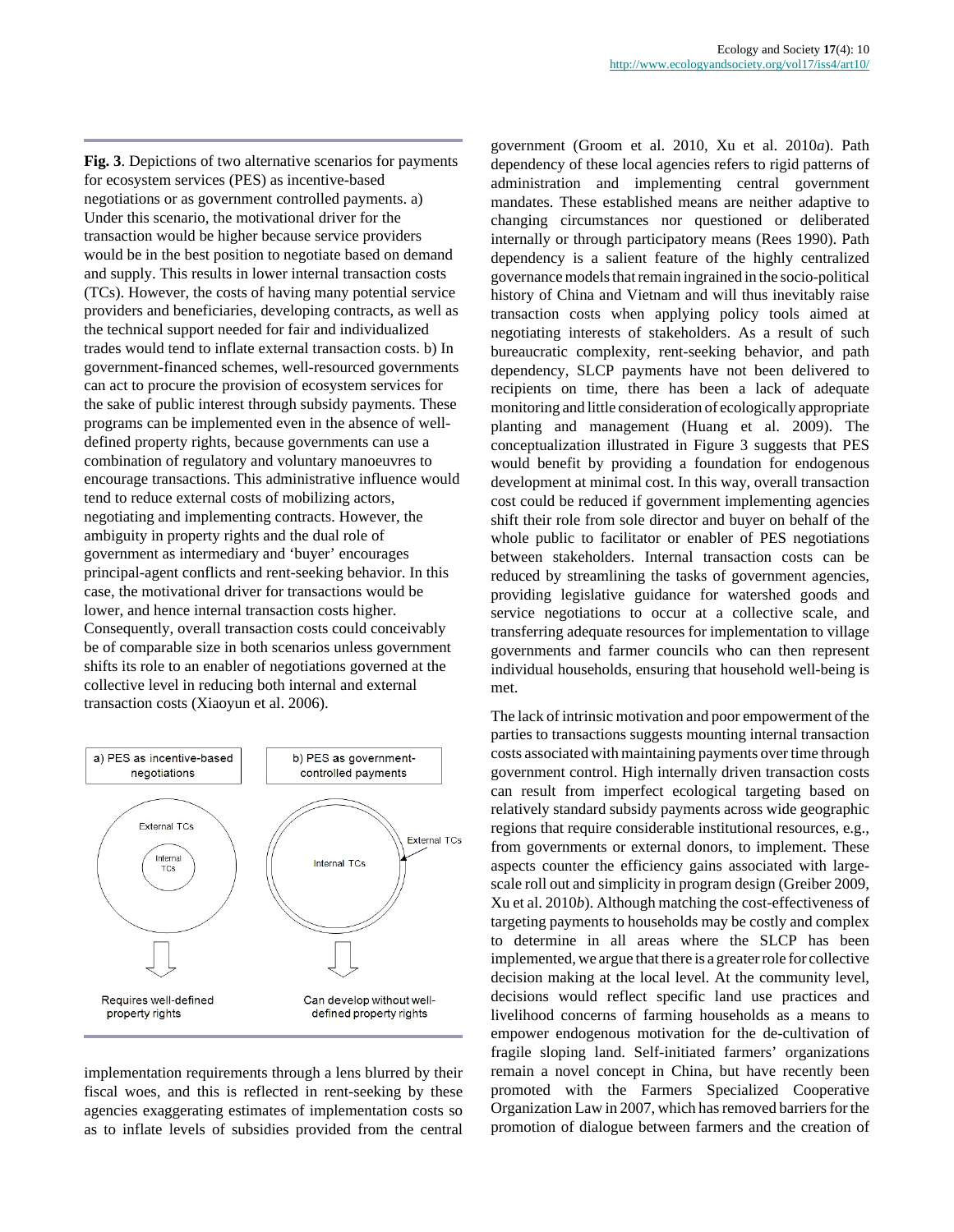technical associations (Zhang et al. 2008). For example, in Ningxia Province, these associations, where developed, have focused on building capacity for farmers on crop and livestock issues, processing, irrigation, and transport. Given that 70% of the laborers involved in the SLCP are women, there is significant potential to enhance social capital to reflect stakeholder interests when bargaining for SLCP subsidies (Zhang et al. 2008). However, this would require greater central government recognition of the diversity of socioeconomic, ecological, farmer perceptions, and resource constraints that more accurately reflect SLCP implementation at the local level.

Closer inspection of the SLCP and Decision 380 pilots has raised two salient issues pertaining to the achievement of the environment and well-being advancement objectives of the PES concept. These issues refer to the mandatory versus voluntary nature of payments made by both service beneficiaries and service providers. Mandated payments from beneficiaries combined with mandated participation by service providers contradicts one of the critical characteristics of a PES-like approach and is certainly a backward step in the movement toward flexible approaches to natural resource governance that empower local communities to make strategic livelihood decisions.

The issue of mandatory versus voluntary is reflected differently in the two programs emerging from China and Vietnam. In the case of Decision 380, and subsequent Decree 99, the core objectives of choice in deciding collective futures is at question both from the perspective of forest dwellers and identified beneficiaries. In the case of the SLCP in China, the problem lies with state-directed conversion targets being usurped by local implementation agencies, and that supersede the interests and capacities of village councils that collectively possess ownership rights to the land. Thus, rather than affording voluntary participation rights to those groups possessing ownership rights, higher levels of government are dictating the participation of villages and households according to predetermined and ever-increasing conversion targets (Zhang et al. 2008) In both countries coercive payments rely precariously on political motivation that frequently deviates over time and thus has profound implications on the capabilities and opportunity sets available to households and communities (Pham et al. 2011). Accordingly, fully coerced payment programs have often led to government distrust by poor rural households (Weyerhaeuser et al. 2005, Grosjean and Kontoleon 2009, Petheram and Campbell 2010).

As China and Vietnam transition to market-oriented economies under inflexible command-style socio-political culture, a unique opportunity exists to design appropriate governance arrangements to manage natural resources by enhancing individuals' rights. We argue that the rise of individual agency to improve one's well-being through livelihood opportunities is embedded within social norms and collective understandings of long-term land and water stewardship (Ostrom 2005, Brondizio et al. 2009). Thus, the issue of mandatory versus voluntary payment resides in the opportunity for communities to voluntarily make decisions on participation that reflect the individual interests of their constituents. In Vietnam, communities are not recognized for land use management rights, while farmers and businesses are mandated to participate in a program in which the state has ownership rights on the payments collected from service beneficiaries. Instead, rights should be afforded to communities to collectively decide on household behavior in negotiating an incentive-based trade with service beneficiaries. Central government can aid this process by ensuring collective decision making is equitable, that terms of negotiation are adhered to and providing information to stakeholders to reduce costs of negotiation. In China, collective land use management rights do exist, but centrally mandated conversion targets override contextually specific ecological conditions and collective norms based on shared ownership rights to the land. Thus, the central governments of both countries need to recognize the institutional level at which governance of PES schemes best reflects shared understandings over land use and implementation to monitoring of land use practices over time. Government facilitation could be redirected toward providing community land use rights for ecological services such as water purification that provide collective benefits while promoting direct negotiation between contracting parties. This would represent a marginal step toward effective functioning in a context of government facilitation. Likewise, analyzing examples of voluntary behavior in highly regulated governance contexts would offer valuable insight on the extent and limitations of affording greater flexibility for the PES-like developments in China and Vietnam. Sustainable initiatives would also do better to focus less on monetary compensation for land use change and more on enhancing the well-being of service providers, including technical and agricultural extension support for land use transitioning, and empowering community-based institutions and individuals through microcredits and loans. Such a tactic would minimize principalagent conflicts associated with local government agencies acting on behalf of villages and households while also ensuring payments are usefully and sustainably invested to reflect the interests and deprivations of communities and individual households (Pirard et al. 2010). It would also ensure that the impressive political commitment and considerable public financing are leveraged for more strategic and flexible approaches for PES (Pham et al. 2009).

# **CONCLUSION**

This comparative review of two national PES schemes in China and Vietnam raises a number of pertinent considerations about operationalizing incentive-based transactions for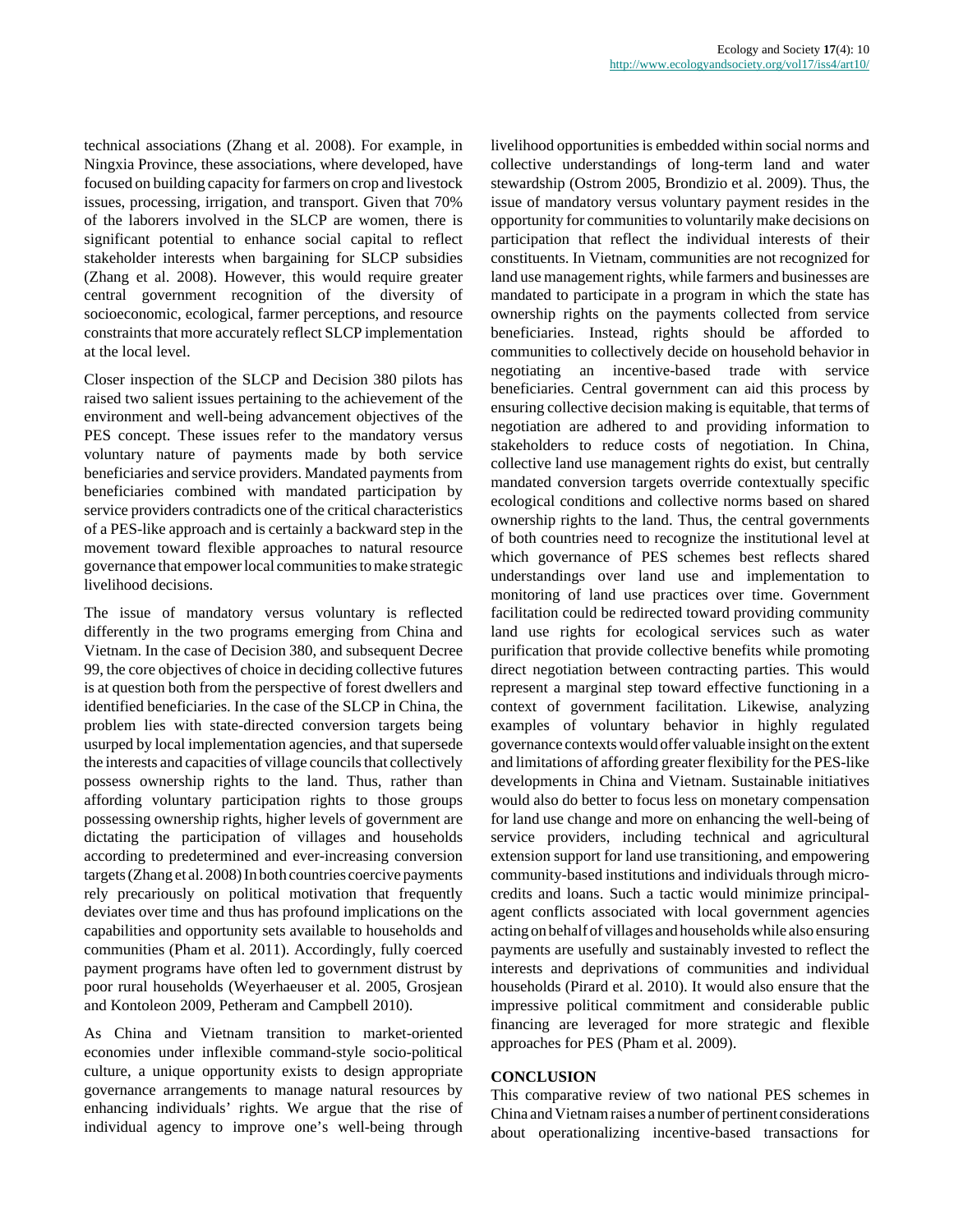natural resource management amidst unique and evolving socio-cultural and political contexts. Two main questions have been raised: (1) What is the ideal role of government in PES schemes? (2) What are the implications of an absence of voluntary participation for PES administered by the government yet conceived as a social negotiation for ecosystem service management? As these nations emerge from centrally driven to more decentralized market-based economies, the role of government will need to shift from primary driver of mandatory transactions to strategic facilitator of negotiations that reflect service beneficiaries' requirements for watershed services and the compensation needs required by service providers for managing land for these services. The government can leverage the current scale of participation and experience across different institutional, geographic, and socioeconomic contexts to encourage those transactions that result in improved perceptions of watershed service delivery and that result in improved capabilities for service providers to enhance individual and community wellbeing. Such encouragement can come in the form of greater collective land-use security, transparent and available intermediaries to implement transactions, and ensuring the alignment of stakeholder needs and outcomes. If we consider that the lack of clear stipulations for voluntary participation in these schemes is a facet of the socio-cultural and political context in these countries, there may be an emerging opportunity as these countries continuously evolve to less centrally driven economies to filter those transactions that operate even in the absence of coercion because of intrinsic motivation that develops among and between stakeholders over time. Finally, it is necessary to consider whether longterm environmental and social improvements can be realized from short-term and highly variable government programs. If pilots and programs for incentive-based transactions can endow stakeholders with the resources or skills necessary to realize their perceptions of improved well-being through enhanced livelihood opportunities in lieu of retiring cultivation on marginal land, then stewardship of the land will have a higher likelihood to be sustained. However, this requires more investment in understanding the needs and desires of potential service providers and more locally targeted payment transactions. Thus, it is recommended that the vast political will that has led to the formation of these programs be channeled toward building sustained engagement and negotiation with local stakeholders in the aim of reducing both internal and external transaction costs over time.

[1] Managed as nature reserves, these forests are designated for the preservation of nature, forest ecosystems, genetic resources, scientific research, the protection of historical sites, and landscapes for tourism.

<sup>[2]</sup> Classified for the protection and regulation of water sources, climate regulation, erosion control, and the maintenance of ecological and environmental security.

<sup>[3]</sup> Considered for their economic value, particularly for timber (Wertz-Kanounnikoff and Rankine 2008).

*Responses to this article can be read online at:* [http://www.ecologyandsociety.org/issues/responses.](http://www.ecologyandsociety.org/issues/responses.php/5057) [php/5057](http://www.ecologyandsociety.org/issues/responses.php/5057)

#### **Acknowledgments:**

*I would like to thank Dr. Andreas Wilkes of the Centre of Mountain Ecosystem Studies, Dr. Jin Leshan of the Chinese Agricultural University, Michael Bennett, senior researcher at Forest Trends, and Ms. Pham Thu Thuy of Charles Darwin University for their insights on the development of PES in China and Vietnam.*

#### **LITERATURE CITED**

Agarwal, A., and E. Ostrom. 2001. Collective action, property rights, and decentralization in resource use in India and Nepal. *Politics & Society* 29(4):485-514.

Banks, T., C. Richard, L. Ping, and Y. Zhaoli. 2003. Community-based grassland management in western China: rationale, pilot project experience, and policy implications. *Mountain Research and Development* 23(2):132-140. [http://](http://dx.doi.org/10.1659/0276-4741(2003)023[0132:CGMIWC]2.0.CO;2) [dx.doi.org/10.1659/0276-4741\(2003\)023\[0132:CGMIWC\]2.0.](http://dx.doi.org/10.1659/0276-4741(2003)023[0132:CGMIWC]2.0.CO;2) [CO;2](http://dx.doi.org/10.1659/0276-4741(2003)023[0132:CGMIWC]2.0.CO;2)

Bennett, M. T. 2008. China's sloping land conversion program: institutional innovation or business as usual? *Ecological Economics* 65:699-711. [http://dx.doi.org/10.1016/](http://dx.doi.org/10.1016/j.ecolecon.2007.09.017) [j.ecolecon.2007.09.017](http://dx.doi.org/10.1016/j.ecolecon.2007.09.017)

Bennett, M. T. 2009. *Markets for ecosystem services in China: an exploration of China's "eco compensation" and other market-based environmental policies.* Forest Trends, Washington, D.C., USA.

Bennett, M. T., A. Mehta, and J. Xu. 2011. Incomplete property rights, exposure to markets and the provision of environmental services in China. *China Economic Review* 22 (4):485-498. <http://dx.doi.org/10.1016/j.chieco.2010.12.002>

Bracer, C., S. Scherr, A. Molnar, M. Sekher, B. O. Ochieng, and G. Sriskanthan. 2007. *Organization and governance for fostering pro-poor compensation for environmental services.* CES Scoping Study Issue Paper no. 4. ICRAF Working Paper no. 39. World Agroforestry Centre, Nairobi, Kenya.

Brondizio, E. S., E. Ostrom, and O. R. Young. 2009. Connectivity and the governance of multilevel socialecological systems: the role of social capital. *Annual Review of Environment and Resources* 34:253-278. [http://dx.doi.](http://dx.doi.org/10.1146/annurev.environ.020708.100707) [org/10.1146/annurev.environ.020708.100707](http://dx.doi.org/10.1146/annurev.environ.020708.100707)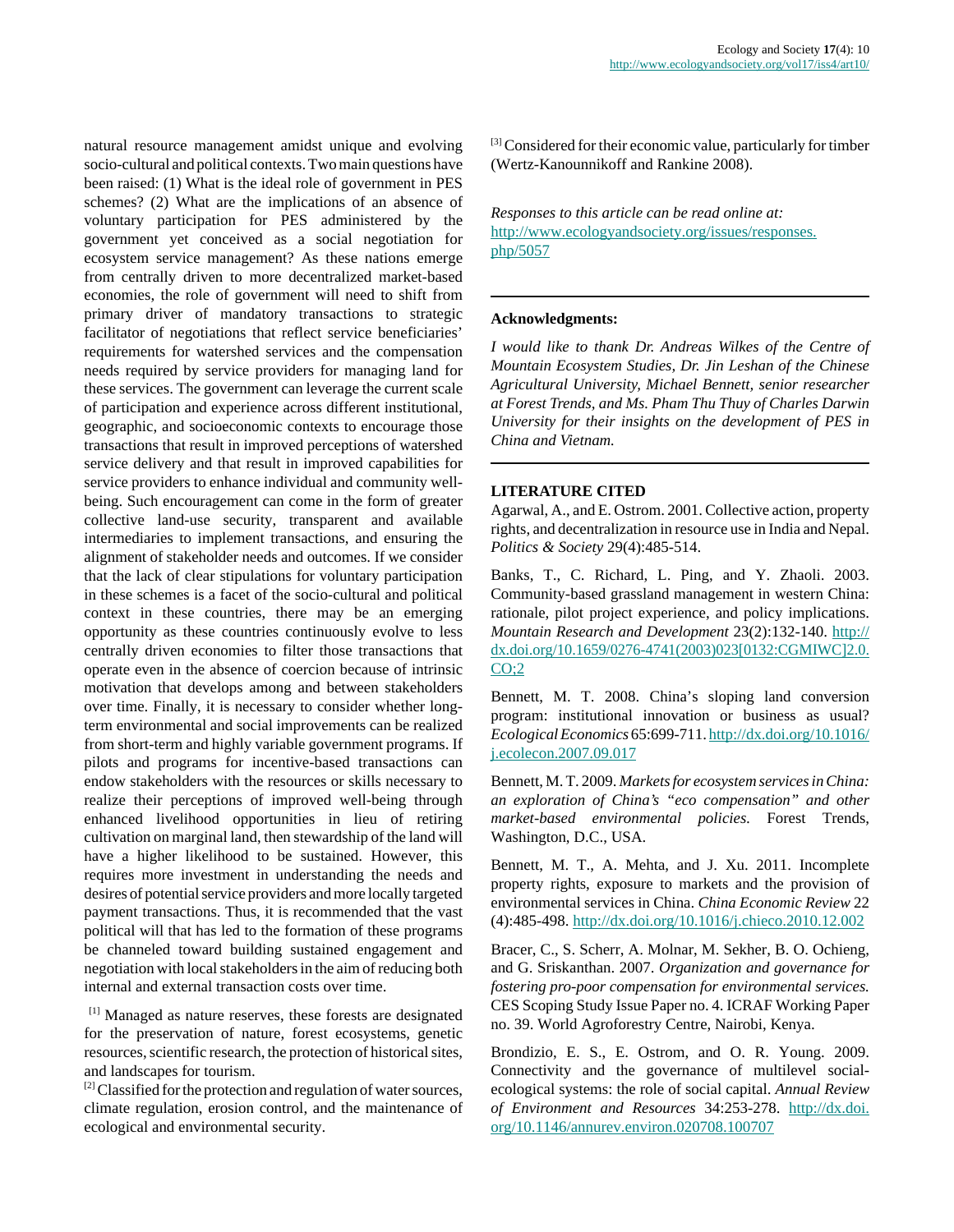Bruijnzeel, L. A. 2004. Hydrological functions of tropical forests: not seeing the soil for the trees? *Agriculture, Ecosystems & Environment* 104(1):185-228. [http://dx.doi.](http://dx.doi.org/10.1016/j.agee.2004.01.015) [org/10.1016/j.agee.2004.01.015](http://dx.doi.org/10.1016/j.agee.2004.01.015)

Changjin, S., and C. Liqiao. 2007. A review of watershed environmental services from forest in China. Chapter 3 *in* L. Xiaoyun, J. Leshan, Z. Ting, and I. Bond, editors. *Payment for watershed services in China: the role of government and market*. Social Sciences Academic Press (China), Beijing, China.

Chen, X., F. Lupi, G. He, Z. Ouyang, and J. Liu. 2009. Factors affecting land reconversion plans following a payment for ecosystem service program. *Biological Conservation* 142 (8):1740-1747. <http://dx.doi.org/10.1016/j.biocon.2009.03.012>

Clements, T., A. John, K. Nielsen, D. An, S. Tan, and E. J. Milner-Gulland. 2010. Payments for biodiversity conservation in the context of weak institutions: comparison of three programs from Cambodia. *Ecological Economics* 69:1283-1291. <http://dx.doi.org/10.1016/j.ecolecon.2009.11.010>

Feng, Z., Y. Yang, Y. Zhang, P. Zhang, and Y. Li. 2005. Grainfor-green policy and its impacts on grain supply in west China. *Land Use Policy* 22(4):301-312. [http://dx.doi.org/10.1016/j.](http://dx.doi.org/10.1016/j.landusepol.2004.05.004) [landusepol.2004.05.004](http://dx.doi.org/10.1016/j.landusepol.2004.05.004) 

Fu, B., G. Liu, X. Wang, and Z. Ouyang. 2004. Ecological issues and risk assessment in China. *International Journal of Sustainable Development & World Ecology* 11(2):143-149. <http://dx.doi.org/10.1080/13504500409469818>

Gamez, L. 2007. *Participation of utilities, private and public sectors in environmental services in Costa Rica.* UNESCAP, Bangkok, Thailand. [online] URL: [http://www.unescap.org/](http://www.unescap.org/esd/environment/services/meeting/2007_05_28/documents/Presentations/Speakers_Presentations_Day1_28May07/5_LuisGamez_RACSA_28May07.pdf) [esd/environment/services/meeting/2007\\_05\\_28/documents/](http://www.unescap.org/esd/environment/services/meeting/2007_05_28/documents/Presentations/Speakers_Presentations_Day1_28May07/5_LuisGamez_RACSA_28May07.pdf) [Presentations/Speakers\\_Presentations\\_Day1\\_28May07/5\\_Lu](http://www.unescap.org/esd/environment/services/meeting/2007_05_28/documents/Presentations/Speakers_Presentations_Day1_28May07/5_LuisGamez_RACSA_28May07.pdf)[isGamez\\_RACSA\\_28May07.pdf](http://www.unescap.org/esd/environment/services/meeting/2007_05_28/documents/Presentations/Speakers_Presentations_Day1_28May07/5_LuisGamez_RACSA_28May07.pdf)

Gillespe, J., and A. H. Y. Chen, editors. 2010. *Legal reforms in China and Vietnam: a comparison of Asian Communist regimes.* Routledge, New York, New York, USA.

Government of Vietnam. 2008. *Decision No. 380/2008/QD-TTg dated April, 2008 by the Prime Minister issuing The Pilot Policy for Payment for Forest Ecosystem Services.* Government of Vietnam, Hanoi, Vietnam.

Government of Vietnam. 2010. *Mid-Term Evaluation Report On the implementation of the Decision 380/2008/QD-TTg dated 4 April 2008 of the Prime Minister on the policy for Payment for Forest Ecosystem Services.* Ministry of Agriculture and Rural Development, Government of Vietnam, Hanoi, Vietnam.

Greiber, T., editor. 2009. *Payments for ecosystem services. Legal and institutional frameworks.* International Union for Conservation of Nature, Gland, Switzerland.

Grosjean, P., and A. Kontoleon. 2009. How sustainable are sustainable development programs? The case of the sloping land conversion program in China. *World Development* 37 (1):268-285. <http://dx.doi.org/10.1016/j.worlddev.2008.05.003>

Groom, B., P. Grosjean, A. Kontoleon, T. Swanson, and S. Zhang. 2010. Relaxing rural constraints: a 'win-win' policy for poverty and environment in China? *Oxford Economic Papers* 62(1):132-156.<http://dx.doi.org/10.1093/oep/gpp021>

Hoang, M. H., M. Van Noordwijk, and T. T. Pham. 2008. *Payment for environmental services: experiences and lessons in Vietnam.* World Agroforestry Centre (ICRAF), Hanoi, Vietnam.

Huang, M., S. K. Upadhyaya, R. Jindal, and J. Kerr. 2009. Payments for watershed services in Asia: a review of current initiatives. *Journal of Sustainable Forestry* 28(3-5):551-575. <http://dx.doi.org/10.1080/10549810902794287>

Jiao, J., Z. Zhang, W. Bai, Y. Jia, and N. Wang. 2012. Assessing the ecological success of restoration by afforestation on the Chinese Loess Plateau. *Restoration Ecology* 20(2):240-249. [http://dx.doi.org/10.1111/](http://dx.doi.org/10.1111/j.1526-100X.2010.00756.x) [j.1526-100X.2010.00756.x](http://dx.doi.org/10.1111/j.1526-100X.2010.00756.x)

Li, C., J. Qi, Z. Feng, R. Yin, B. Guo, F. Zhang, and S. Zou. 2010. Quantifying the effect of ecological restoration on soil erosion in China's Loess Plateau region: an application of the MMF approach. *Environmental Management* 45:476-487. <http://dx.doi.org/10.1007/s00267-009-9369-6>

Liss, B.-M. 2008. *Development and application of a pilot policy on payment for environmental services (PES) in Da River Basin, Son La Province.* Report on Consultancy Mission, Vietnamese-German Technical Cooperation (GTZ), Hanoi, Vietnam.

Liu, J., and J. Diamond. 2005. China's environment in a globalizing world. *Nature* 435:1179-1186. [http://dx.doi.](http://dx.doi.org/10.1038/4351179a) [org/10.1038/4351179a](http://dx.doi.org/10.1038/4351179a)

Long, H. L., G. K. Heilig, J. Wang, X. B. Li, M. Luo, X. Q. Wu, and M. Zhang. 2006. Land use and soil erosion in the upper reaches of the Yangtze River: some socio-economic considerations on China's Grain-for-Green Programme. *Land Degradation & Development* 17:589-603. [http://dx.doi.](http://dx.doi.org/10.1002/ldr.736) [org/10.1002/ldr.736](http://dx.doi.org/10.1002/ldr.736)

Nguyen, T. B. T., C. T. Nguyen, P. T. Nguyen, T. N. Pham, D. Bonnardeaux, and D. C. Riedel. 2011. *Payment for forest environmental services: a case study on pilot implementation*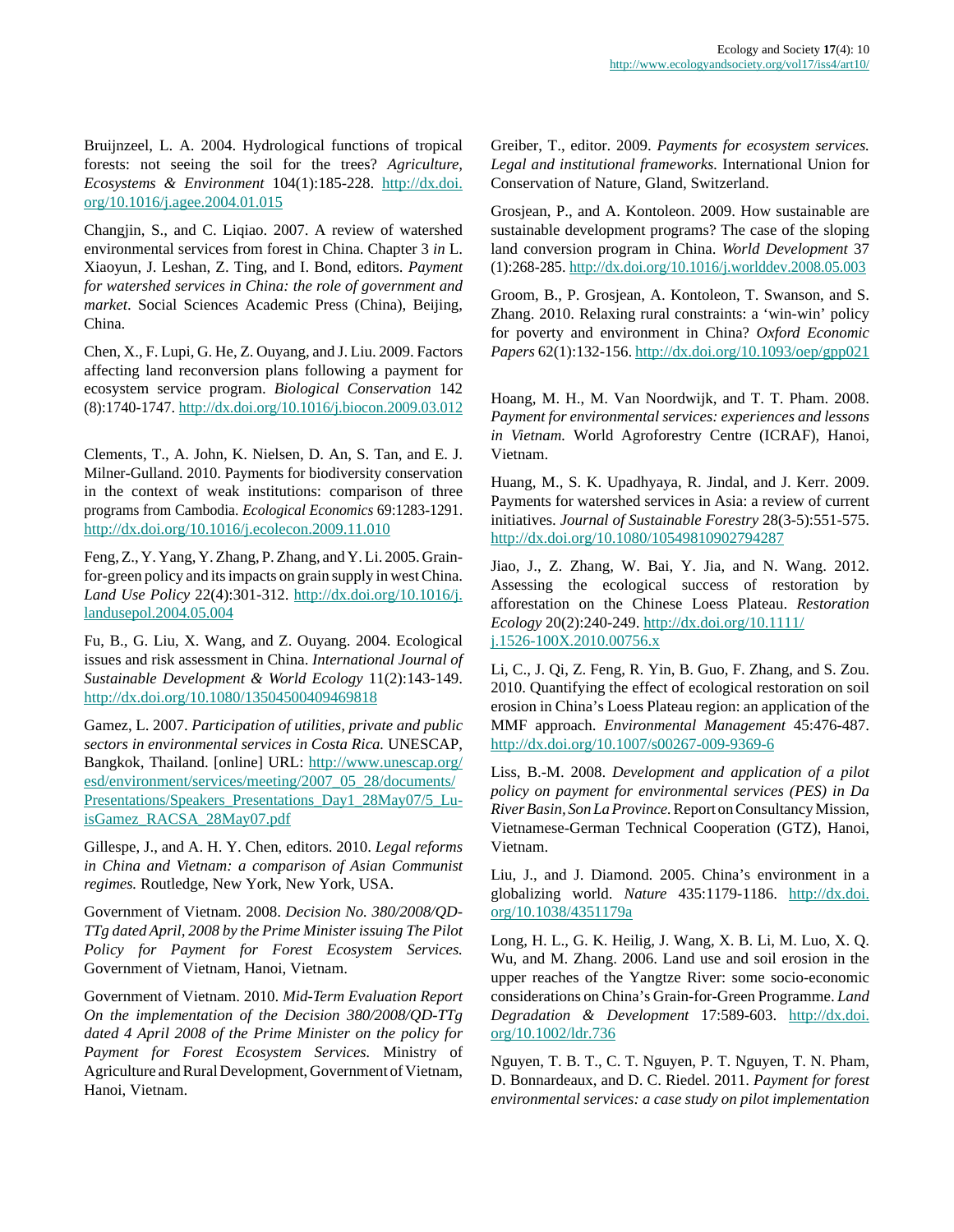*in Lam Dong Province, Vietnam 2006-2010.* Winrock International, Little Rock, Arkansas, USA. [online] URL: [http://www.winrock.org/fnrm/files/PaymentForForestEnviro](http://www.winrock.org/fnrm/files/PaymentForForestEnvironmentalServicesARBCPCaseStudy.pdf)[nmentalServicesARBCPCaseStudy.pdf](http://www.winrock.org/fnrm/files/PaymentForForestEnvironmentalServicesARBCPCaseStudy.pdf) 

Nguyen, V. D., I. Douglas, J. McMorrow, S. Lindley, D. Kim, T. B. Nguyen, T. V. Tran, H. T. Le, and T. Nguyen. 2008. Erosion and nutrient loss on sloping land under intense cultivation in southern Vietnam. *Geographical Research* 46 (1):4-16. [http://dx.doi.org/10.1111/j.1745-5871.2007.00487.](http://dx.doi.org/10.1111/j.1745-5871.2007.00487.x) [x](http://dx.doi.org/10.1111/j.1745-5871.2007.00487.x)

Ostrom, E. 1990. *Governing the commons: the evolution of institutions for collective action*. Cambridge University Press, Cambridge, UK.<http://dx.doi.org/10.1017/CBO9780511807763>

Ostrom, E. 2005. *Understanding institutional diversity.* Princeton University Press, Princeton, New Jersey, USA.

Pagiola, S., and G. Platais. 2007. *Payments for environmental services: from theory to practice.* World Bank, Washington, D.C., USA.

Painter, M. 2008. From command economy to hollow state? Decentralisation in Vietnam and China. *Australian Journal of Public Administration* 67(1):79-88. [http://dx.doi.org/10.1111/](http://dx.doi.org/10.1111/j.1467-8500.2007.00570.x) [j.1467-8500.2007.00570.x](http://dx.doi.org/10.1111/j.1467-8500.2007.00570.x)

People's Republic of China (PRC). 2005. *Law of the People's Republic of China on Land Contract in Rural Areas (Order of the President No.73).* People's Republic of China, Beijing, China. [online] URL: [http://www.gov.cn/english/2005-10/09/](http://www.gov.cn/english/2005-10/09/content_179389.htm) [content\\_179389.htm](http://www.gov.cn/english/2005-10/09/content_179389.htm)

Petheram, L., and B. M. Campbell. 2010. Listening to locals on payments for environmental services. *Journal of Environmental Management* 91:1139-1149. [http://dx.doi.](http://dx.doi.org/10.1016/j.jenvman.2010.01.002) [org/10.1016/j.jenvman.2010.01.002](http://dx.doi.org/10.1016/j.jenvman.2010.01.002) 

Pham, T. T., B. M. Campbell, and S. Garnett. 2009. Lessons for pro-poor payments for environmental services: an analysis of projects in Vietnam. *Asia Pacific Journal of Public Administration* 31(2):117-133.

Pham, T. T., B. M. Campbell, S. Garnett, H. Aslin, and M. H. Hoang. 2010. Importance and impacts of intermediary boundary organizations in facilitating payment for environmental services in Vietnam. *Environmental Conservation* 37:64-72. [http://dx.doi.org/10.1017/](http://dx.doi.org/10.1017/S037689291000024X) [S037689291000024X](http://dx.doi.org/10.1017/S037689291000024X) 

Pham, T. T., S. T. Garnett, and H. Aslin. 2011. Organisational and institutional opportunities and constraints for poor households to participate in payment for environmental service schemes in Vietnam. *Asia Pacific Journal of Public Administration* 33:1-19.

Pham, T. T., M. H. Hoang, and B. M. Campbell. 2008. Propoor payments for environmental services: challenges for the government and administrative agencies in Vietnam. *Public* Administration and Development 28(5):363-373. [http://dx.](http://dx.doi.org/10.1002/pad.513) [doi.org/10.1002/pad.513](http://dx.doi.org/10.1002/pad.513) 

Pirard, R., and R. Billé. 2010. *Payments for environmental services (PES): a reality check (stories from Indonesia).* No. 3. Institut du développement durable et des relations internationales (IDDRI), Paris, France.

Pirard, R., R. Billé, and T. Sembrés. 2010. Upscaling payments for environmental services (PES): critical issues. *Tropical Conservation Science* 3(3):249-261.

Postel, S. L., and B. H. Thompson, Jr. 2005. Watershed protection: capturing the benefits of nature's water supply services. *Natural Resources Forum* 29:98-108. [http://dx.doi.](http://dx.doi.org/10.1111/j.1477-8947.2005.00119.x) [org/10.1111/j.1477-8947.2005.00119.x](http://dx.doi.org/10.1111/j.1477-8947.2005.00119.x)

Rees, J. 1990. *Natural resources allocation, economics and policy.* Second Edition. Routledge, London, UK.

Salzman, J. 2005. Creating markets for ecosystem services: notes from the field. *New York University Law Review* 80 (6):870-954.

Scherr, S., M. Bennett, M. Loughney, and K. Canby. 2006. *Developing future ecosystem services payments in China: lessons from international experience.* Forest Trends, Washington, D.C., USA. [online] URL: [http://www.](http://www.foresttrends.org/documents/files/doc_99.pdf) [foresttrends.org/documents/files/doc\\_99.pdf](http://www.foresttrends.org/documents/files/doc_99.pdf)

Tao, R., and P. Qin. 2007. How has rural tax reform affected farmers and local governance in China? *China & World Economy* 15(3):19-32. [http://dx.doi.org/10.1111/](http://dx.doi.org/10.1111/j.1749-124X.2007.00066.x) [j.1749-124X.2007.00066.x](http://dx.doi.org/10.1111/j.1749-124X.2007.00066.x)

Tao, W., S. Zhang, C. Ai, Y. Peng, S. Zhu, and X. Xie. 2007. The analysis of effectiveness on policy making and implementation of the Sloping Land Conversion Program. *China Population, Resources, and Environment* 4:66-70.

Uchida, E., J. Xu, and S. Rozelle. 2005. Grain for green: costeffectiveness and sustainability of China's conservation setaside program. *Land Economics* 81(2):247-264.

Uchida, E., J. Xu, Z. Xu, and S. Rozelle. 2007. Are the poor benefitting from China's land conservation program? *Environment and Development Economics* 12(4):593-620. <http://dx.doi.org/10.1017/S1355770X07003713>

Van An, D., and L. M. Duc. 2007. *Economic reforms in China and Vietnam: a brief comparison.* Central Institute for Economic Management, Hanoi, Vietnam.

Vu, K. M. 2009. Economic reform and growth performance: a comparative study of China and Vietnam. *China: An International Journal* 7(2):189-226.

Wang, X., H. Han, and J. Bennett. 2004. *China's land use management.* Research Report no. 1. Australian Centre for International Agricultural Research, Canberra, Australia.